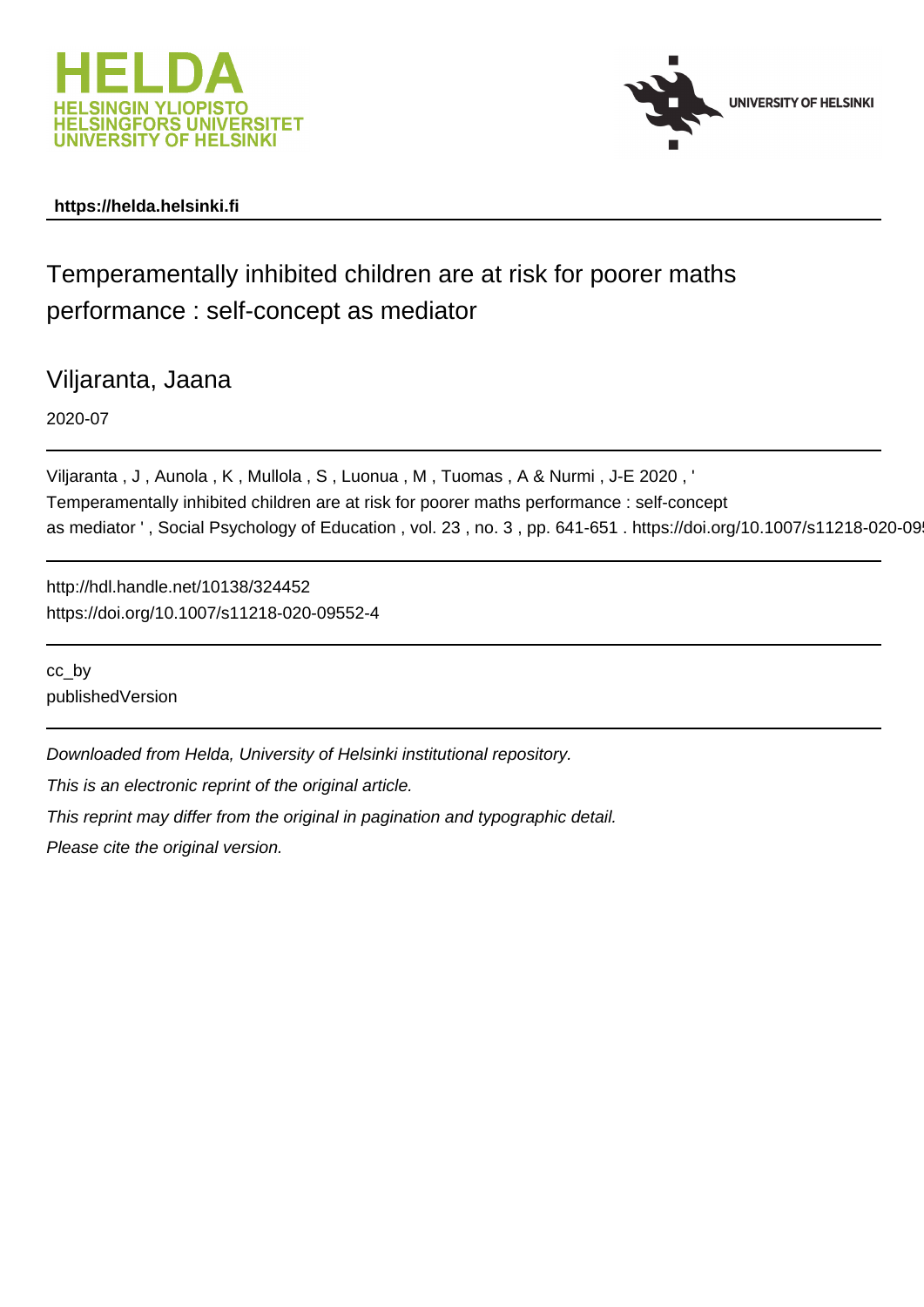

# **Temperamentally inhibited children are at risk for poorer maths performance: self‑concept as mediator**

**Jaana Viljaranta<sup>1</sup> · Kaisa Aunola2 · Sari Mullola3,4 · Marjaana Luonua2 · Anne Tuomas<sup>2</sup> · Jari‑Erik Nurmi2**

Received: 2 October 2018 / Accepted: 17 March 2020 / Published online: 25 March 2020 © The Author(s) 2020

# **Abstract**

It has repeatedly been found that temperamental inhibition and low academic achievement are associated with each other: children with cautious and wary or shy behaviour are at risk for low academic achievement. Several suggestions about the mechanism behind this association have been made, these highlighting for example, the fewer learning opportunities of cautious and wary children and more negative interaction between teachers and inhibited children. However, the empirical studies about these mechanisms are rare and, thus, they have remained unclear. This study examined whether children's maths-related self-concept of ability acts as a mediator between their temperamental inhibition and maths performance. 156 children  $(M<sub>age</sub> 7.25 years)$  were followed during the first grade of primary school. Children's temperamental inhibition was assessed in the beginning of Grade 1. Their maths performance was tested twice, in the beginning and at the end of Grade 1, and their self-concept of ability was measured at the end of Grade 1. The research question was analysed using structural equation modelling. The results showed that children's self-concept of ability did mediate the association between temperamental inhibition and maths performance at Grade 1: that more inhibited children feel they are less capable and competent in maths than less inhibited children, and this contributes to their poorer maths performance. The fndings highlight that it is important for teachers and other practitioners to be aware of this efect of temperamental inhibition on self-concept and put efort on promoting positive views of children's competencies and abilities.

In memoriam. Jari-Erik Nurmi has passed away.

 $\boxtimes$  Jaana Viljaranta jaana.viljaranta@uef.f

<sup>&</sup>lt;sup>1</sup> Philosophical Faculty, School of Educational Sciences and Psychology, University of Eastern Finland, P.O. Box 111, 80101 Joensuu, Finland

<sup>&</sup>lt;sup>2</sup> Department of Psychology, University of Jyväskylä, P.O. Box 35, 40014 Jyvaskyla, Finland

<sup>&</sup>lt;sup>3</sup> Department of Education, University of Helsinki, P.O. Box 3, 00014 Helsinki, Finland

<sup>4</sup> Columbia University Teachers College, New York, NY, USA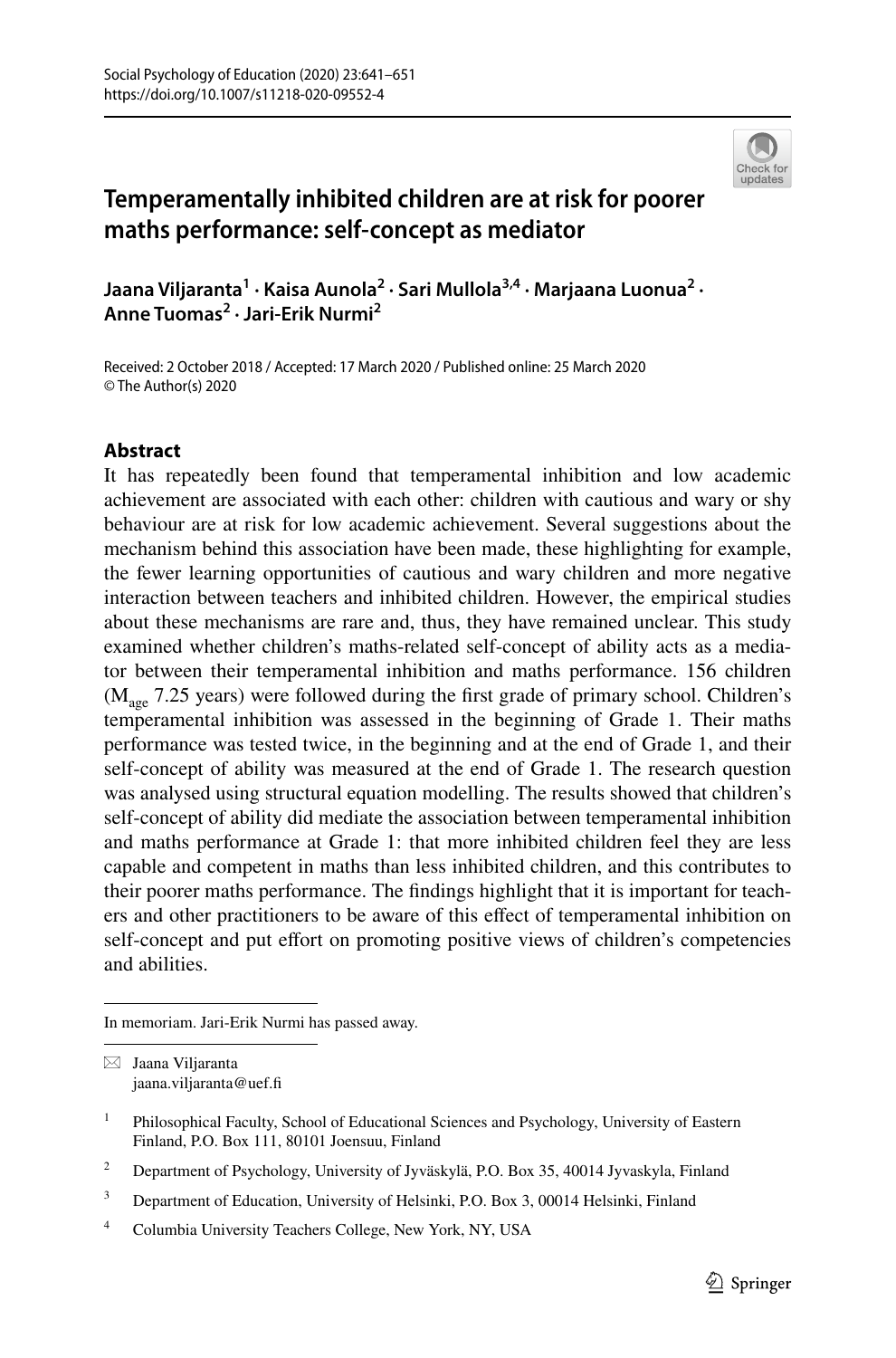**Keywords** Temperament · Inhibition · Self-concept of ability · Maths performance

# **1 Introduction**

It is well established that temperamentally inhibited children (i.e., children with cautious, wary and shy behaviour) are at risk for low academic achievement (Rubin et al. 2009). However, less is known about the mechanisms behind the relation between inhibition and academic performance (Hughes and Coplan 2010). Some suggestions have been made about the importance of students' self-evaluative judgments. For example, temperamental inhibition may affect students' emotional experiences in school (Lund 2008; Pekrun et al. 2002), which may then influence their judgments of their own competencies. This negative self-concept of ability (Crozier 1995; Keogh 1986; Martin 1992; Rubin et al. 2009) is then likely to afect students' school performance. The present study aims to fll the gap in the previous literature by examining whether children's maths-related self-concept of ability mediates the efect of their inhibition with respect to maths skill development during the frst year of primary school.

Temperamental inhibition refers to wary and fearful reactions in stressful situations, such as when facing novel people, places, or objects (Feng et al. 2008). Closely related concept is shyness, which means feelings of uneasiness, fear or anxiety as reactions when faced with a novel or unfamiliar social situation (Coplan et al. 2004). These concepts are partly overlapping, the main diference being that while shyness refers to wary and cautious behaviour in social contexts, temperamental inhibition is evident in new situations in general, in both social as well as non-social contexts (Dyson et al. 2011). In the present study both social and non-social contexts were included in the measurement and, therefore, the term temperamental inhibition is used.

Temperamental inhibition has been found to be linked to lower levels of academic performance (e.g. Bulotsky-Shearer et al. 2012), lower literacy skills (e.g. Crozier and Hostettler 2003), and, in an increasing number of recent studies, lower maths skills (e.g. Crozier and Hostettler 2003; Dobbs et al. 2006; Viljaranta et al. 2015). Several explanations have been given for these results. Some scholars have suggested that inhibited students have fewer learning opportunities compared to noninhibited students. For example, because inhibited students are quiet, do not participate, and take a longer time to start and fnish their tasks, teachers might not notice the possible learning-related difficulties of these students (Lund 2008; Thomas and Chess 1977) and thus not provide the necessary support for learning, which then impacts on the children's performance. Inhibited children are also likely to withdraw from learning opportunities, particularly if they feel uncomfortable (Rubin et al. 2002; Saarni et al. 1998).

Other suggestions, in turn, are related to the role of the teacher–student relationship. For example, students' temperamental inhibition is likely to play a signifcant role in teachers' perceptions of students' other characteristics, such as their cognitive abilities (Hughes and Coplan 2010; Thomas and Chess 1977) and teachability, that is, a student's ability to beneft from teaching in the expected way, as perceived by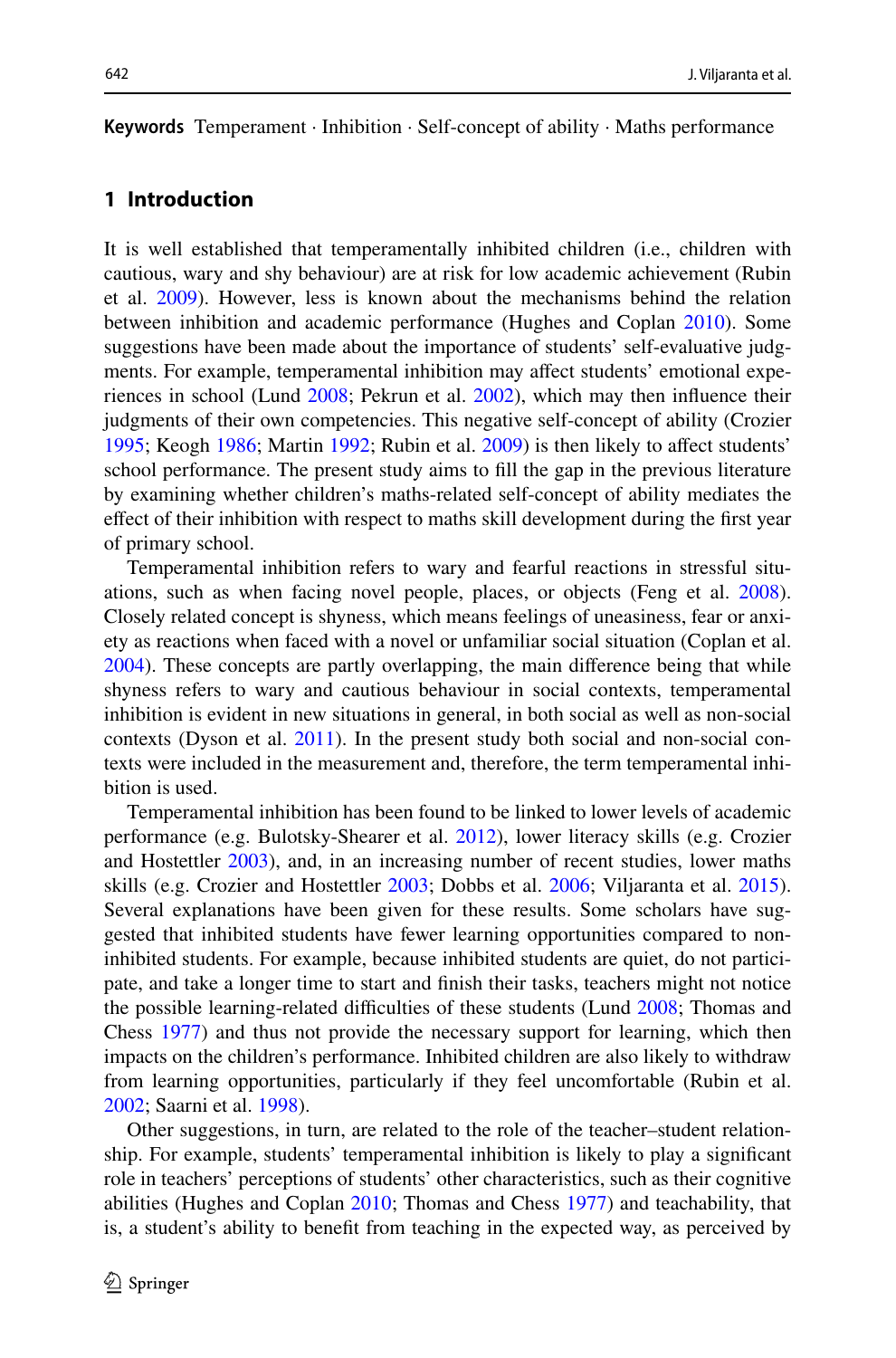the teacher (Mullola et al. 2010). These perceptions can afect teachers' attitudes toward students (for a review, see Martin 1989; Guerin et al. 2003), their expectations concerning students' abilities (Keogh 1994), and even their instructional and pedagogical practices with respect to certain students (Buchanan et al. 1998; Nurmi 2012; Thijs et al. 2006), thus afecting children's learning. However, empirical studies examining these mechanisms are rare. In the study of Viljaranta et al. (2015), teachers' interactional style with children was found to act as a mediator between students' temperamental low task orientation/negative emotionality and maths skill development, but not between temperamental inhibition and maths skill development. This result raises the question of what the mechanism behind the relationship between temperamental inhibition and poorer performance could be.

Some scholars have emphasized the role of students' views of themselves in temperamentally inhibited children's skill development: temperamental inhibition afects students' emotional experiences in school (Lund 2008; Pekrun et al. 2002), which affects their self-evaluative judgments of their own competencies. Such a self-concept of ability (Eccles et al. 1983; Crozier 1995; Keogh 1986; Martin 1992; Rubin et al. 2009) is then likely to impact students' school achievement. However, empirical research on these mechanisms is rare. Consequently, in the present study we aim to broaden the earlier research by addressing the question whether self-concept of maths ability mediates the negative association between child's temperamental inhibition and maths performance (Viljaranta et al. 2015) during the frst grade of primary school.

#### **2 Methods**

#### **2.1 Participants**

The present study is part of the LIGHT study (Aunola et al. 2006–2009), which focused on the role of teachers and parents in children's academic skill development and motivation during the frst year of primary school in three medium-sized towns in Finland (for a detailed description of the study sample, see Viljaranta et al. 2015). The sample for the present study comprised 156 children (153 at the frst measurement point and 156 at the second measurement point; 79 girls, 77 boys; age at the first measurement point  $M=7.26$  years,  $SD=0.32$  years) in regular classrooms as well as their parents and teachers. Ethical permission for the study was obtained from the ethical committee of the University of Jyväskylä before the data collection. Prior to their participation, all the participating teachers and parents provided informed consent to confrm their/their child's voluntary participation in the study.

The children who participated in the study completed two sets of achievement tests during the frst grade of primary school, one in October (Time 1) and the other in April (Time 2). The children's self-concept of ability was assessed during Time 2 in an individual interview. Mothers  $(n=153)$ , fathers  $(n=118)$ , and teachers  $(n=153)$  were asked to respond to a mailed questionnaire concerning the children's temperament during the fall term (October or November; Time 1). All the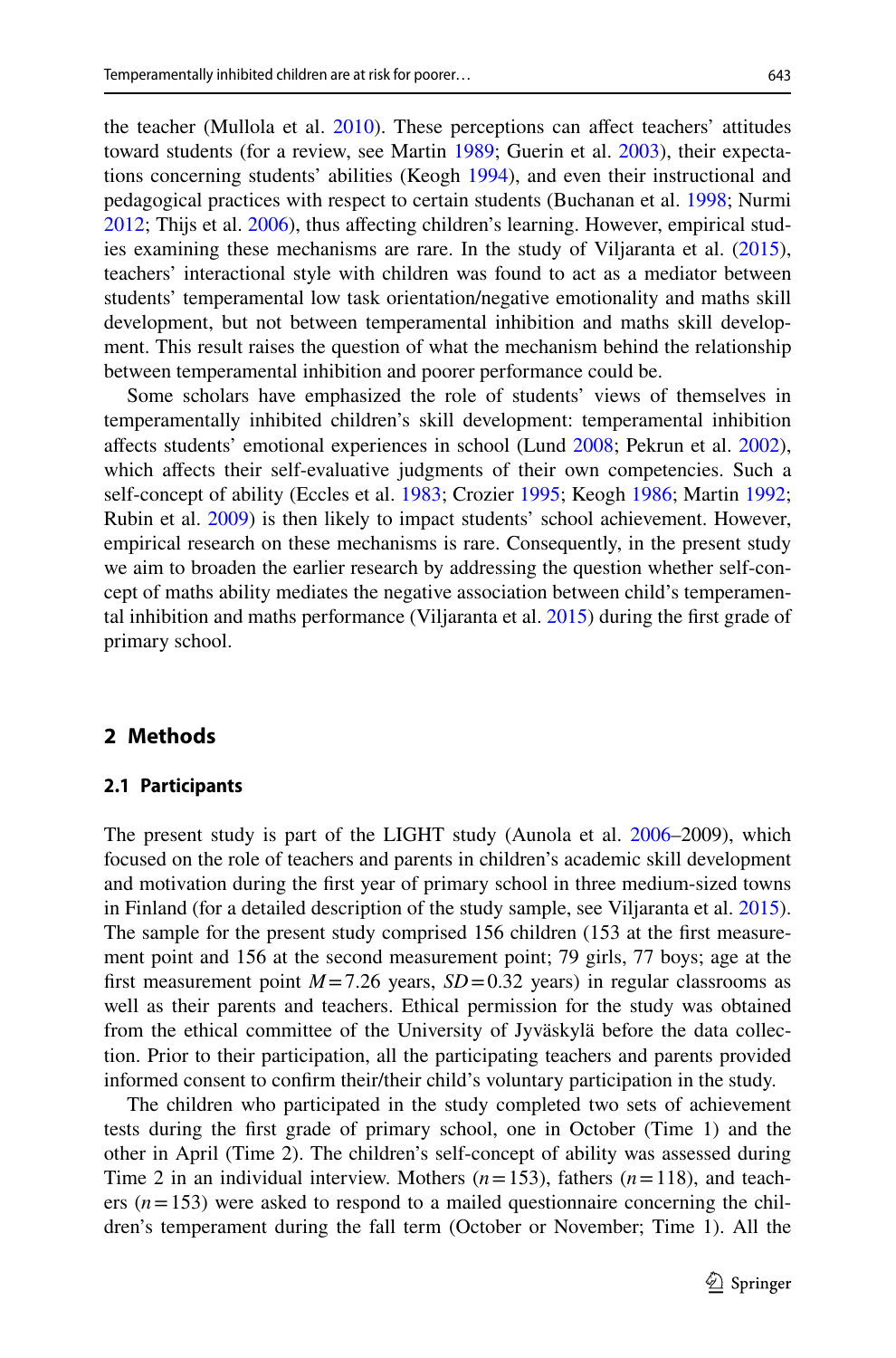participating fathers and teachers answered questions concerning the children's temperament. Of the 153 mothers, 149 (98%) answered these questions.

#### **2.2 Measures and procedures**

#### **2.2.1 Children's temperamental inhibition**

Each child's temperamental inhibition was rated separately by his or her teacher and both his or her parents as part of a larger temperament-related questionnaire based on the Temperament Assessment Battery for Children—Revised (TABC—R; Martin and Bridger 1999. For a detailed description of the measure, see Viljaranta et al. 2015; Hirvonen et al. 2013; Mullola et al. 2010). The teachers reported on the children's temperamental inhibition by responding to seven Likert-scale items (e.g., "The student takes a long time to become comfortable in a new situation"), while the mothers and fathers responded to eight items (e.g., "My child is shy with unfamiliar adults"). The Cronbach's alpha reliability for the created mean scores was 0.90 for the teachers, 0.92 for the mothers, and 0.91 for the fathers.

#### **2.2.2 Maths performance**

The children's maths performance was measured with two tests:

- (a) The Children's Knowledge of Cardinal Numbers and Basic Mathematical Concepts was measured with 11 tasks. In each task, a picture with a set of dots was presented to the child, and the child was asked to draw a specifc number of dots in a blank space (e.g., "Draw fve dots fewer than there are in this picture"; "Draw four dots more than there are in this picture"). The tasks became progressively more difcult, and there was no time limit. One point was given for each correct answer  $(M=9.30, SD=1.70$  at Time 1 and  $M=10.01, SD=1.50$  at Time 2). This test is part of the Diagnostic Test for Basic Mathematical Concepts (Ikäheimo 1996).
- (b) In the Basic Arithmetic Test, the children's skills in basic arithmetic were assessed using a set of addition (e.g., " $9+3=\_\}$ "; " $86+ \_\_93$ ") and subtraction (e.g., "11 – 2 = \_\_"; "57 – \_\_ = 48") problems. The test included 20 tasks that were presented on a sheet of paper on which each child wrote his or her answers in pencil. The children were asked to complete as many of the tasks as they could without a time limit. One point was given for each correct answer (*M*=6.13, *SD*=3.54 at Time 1 and *M*=10.07, *SD*=3.62 at Time 2).

The total scores for the children's maths performance at the two measurement points were created by calculating the sum score of the standardized scores (*z* scores) for the Knowledge of Cardinal Numbers and the Basic Arithmetic Test scores. The Cronbach's alpha reliability for maths performance was 0.85 at the frst measurement point and 0.85 at the second measurement point.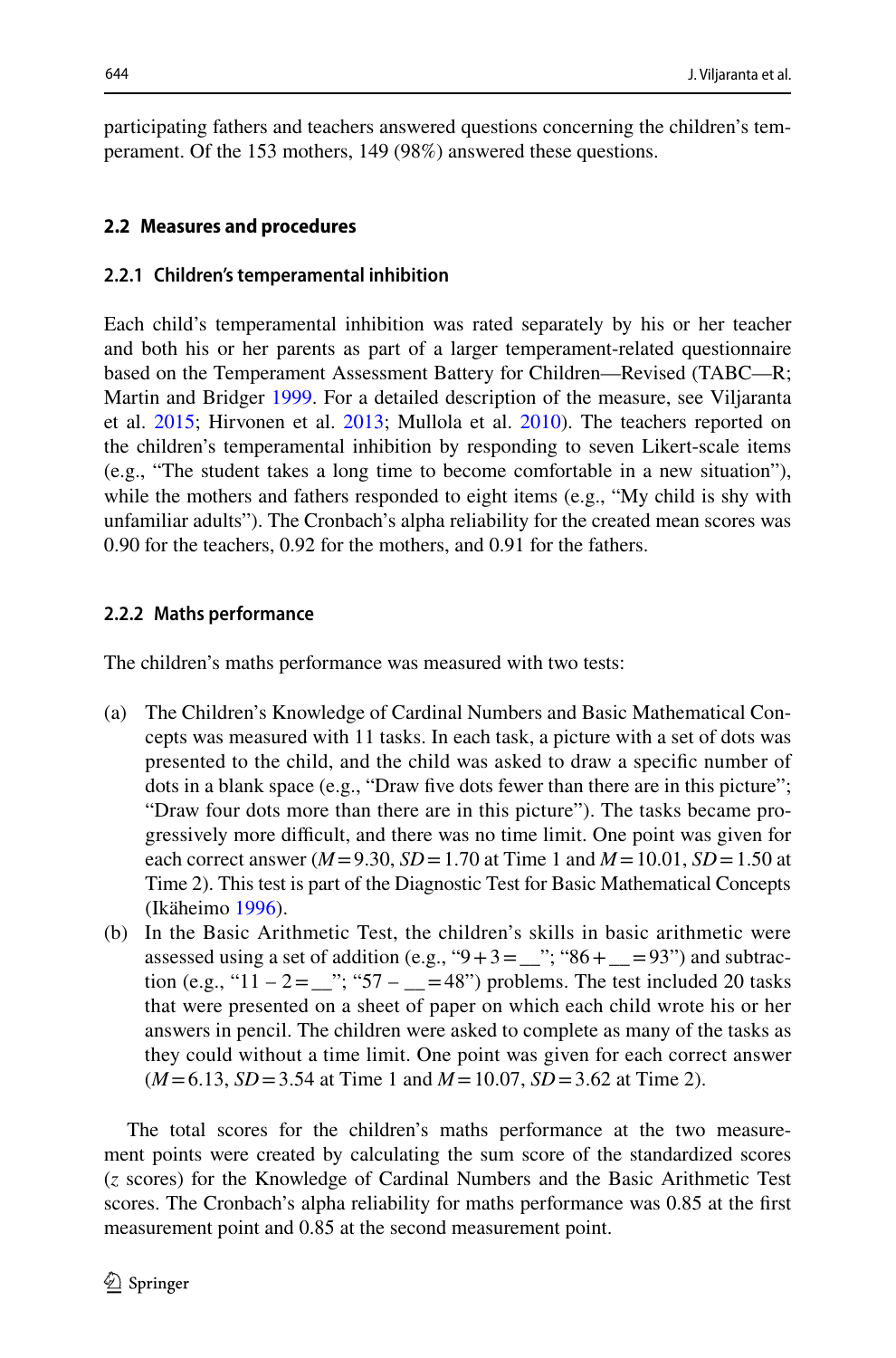#### **2.2.3 Self‑concept of ability**

Children's self-concept of ability in regard to maths was measured using a modifed version of the scale developed by Wigfeld et al. (1997). The scale consisted of three items ("How good are you in maths?" "How good are you in maths compared to other students in your class?" "How difficult is maths for you?"). The children frst read the question. They were then shown a set of pictures of fve squares of diferent sizes and asked to point out the picture that best described their feelings about how good they were in maths and how difcult they found it (rating 5, picture of a big square=*very good*/*very difcult;* rating 1, picture of a small square=*not good at all*/*very easy*). Before administering the test, the procedure was carefully explained to each child. A sum score for maths-related selfconcept was created by calculating the mean of the three items after reversing the third item. The Cronbach's alpha reliability for the scale was 0.66.

#### **2.3 Statistical analyses**

The research question was analysed using structural equation modelling. In the tested model, child inhibition consisted of three observed indicators: teacher, mother, and father reports. First, a model was carried out without self-concept of ability as a mediator between temperamental inhibition and later maths performance. This model included paths from latent temperamental inhibition at Time 1 to maths performance at Time 1 and Time 2, as well as a stability path from maths performance at Time 1 to Time 2. Second, a mediation model was carried out, including the direct paths from the children's inhibition to their maths performance at Time 1 and Time 2, as well as the indirect path from inhibition to performance at Time 2 via self-concept of maths ability after controlling for the performance level at Time 1. In this model, the path from the children's maths performance at Time 1 to their self-concept of maths ability was also estimated.

The analyses were performed using the Mplus 7.3 statistical software program (Muthén and Muthén 1998–2016). A maximum likelihood estimation with robust standard errors (MLR) was used at each step of the analyses. The ft of the models was evaluated using four indices:  $\chi^2(df)$ , Bentler's (1990) comparative ft index (CFI), the Tucker Lewis index (TLI), and the root mean square error of approximation (RMSEA). The following results indicated that the model ftted the data well: nonsignificant  $\chi^2$  test value, CFI and TLI values greater than 0.95, and RMSEA lower than 0.06 (Muthén and Muthén 1998–2012). The means, standard deviations, and correlations between the study variables are shown in Table 1.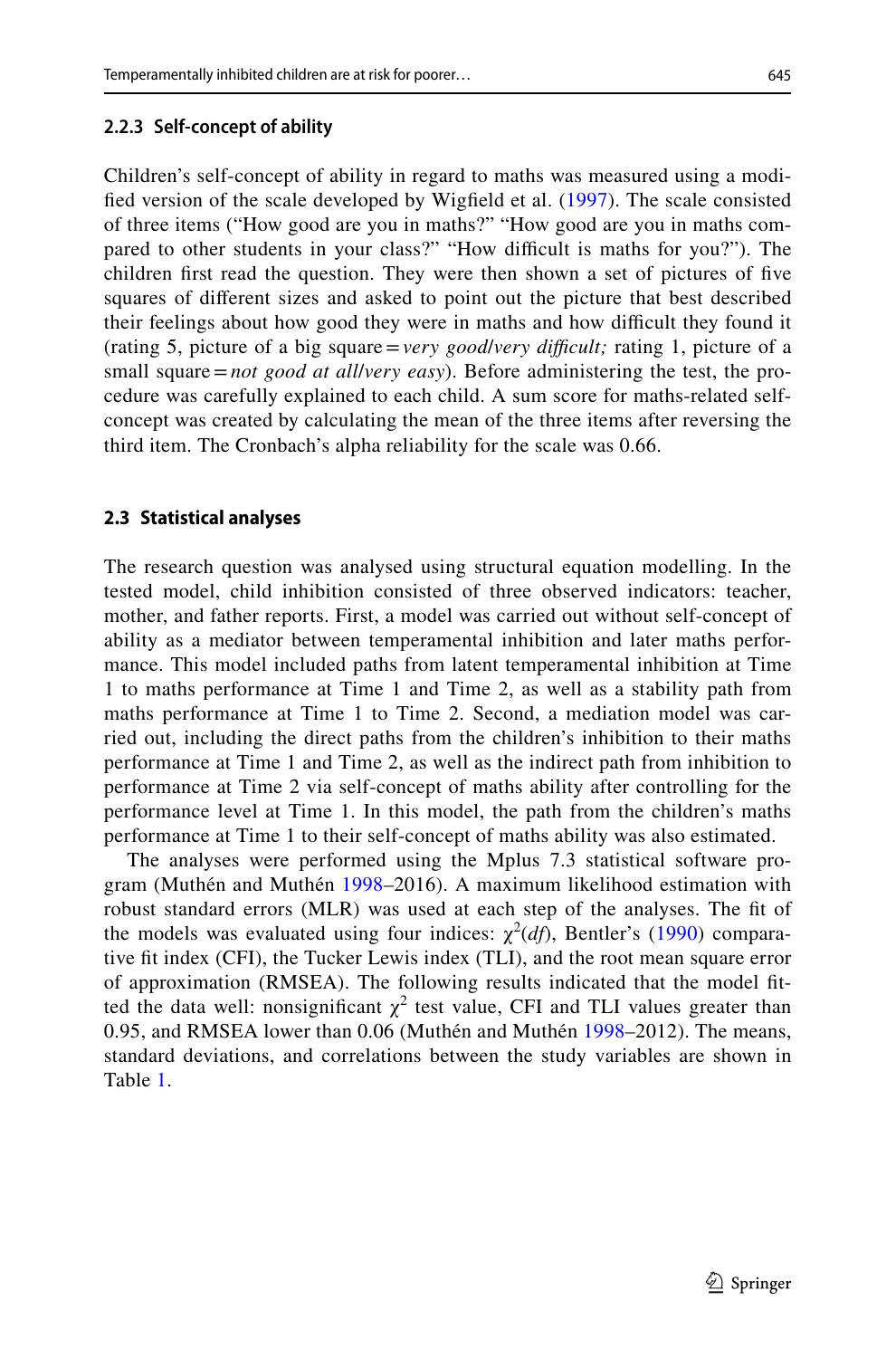|                            |           | 2         | 3         | 4         | 5       | 6    |
|----------------------------|-----------|-----------|-----------|-----------|---------|------|
|                            |           |           |           |           |         |      |
| 1. Maths skills T1         | 1.00      |           |           |           |         |      |
| 2. Maths skills T2         | $0.70***$ | 1.00      |           |           |         |      |
| 3. Inhibition (teacher)    | $-0.17*$  | $-0.23**$ | 1.00      |           |         |      |
| 4. Inhibition (mother)     | 0.03      | $-0.10$   | $0.35***$ | 1.00      |         |      |
| 5. Inhibition (father)     | 0.11      | $-0.05$   | $0.28**$  | $0.74***$ | 1.00    |      |
| 6. Self-concept of ability | $0.22**$  | $0.36***$ | $-0.22**$ | $-0.11$   | $-0.10$ | 1.00 |
| $\boldsymbol{M}$           | 15.41     | 20.08     | 2.59      | 2.72      | 2.75    | 4.13 |
| SD                         | 4.44      | 4.39      | 0.85      | 0.96      | 0.82    | 0.70 |

**Table 1** The means (M), standard deviations (SD), and correlations between the study variables

\**p*<.05; \*\**p*<.01; \*\*\**p*<.001

### **3 Results**

The results showed, frst, that children's temperamental inhibition at the beginning of Grade 1 negatively predicted their subsequent test-measured maths performance at the end of Grade 1 after controlling for their previous level of maths performance at the beginning of Grade 1 (*standardized estimate*=−0.20,  $p$ <0.05; see also, Viljaranta et al.  $2015$ ). However, after including students' selfconcept of maths ability in the model (see Fig. 1), the direct effect of student's temperamental inhibition on their subsequent maths performance was no longer statistically significant (*standardized estimate* =  $-0.15$ ,  $p = 0.10$ ). Moreover, we



Grade 1 / Spring (T2)



**Fig. 1** Students' self-concept of math ability as a mediator between temperamental inhibition and math performance  $[\chi^2 (4) = 4.37, p = 0.36; CFI = 1.00; TLI = 0.99; RMSEA = 0.02]$ . *Note 1* Only the statistically signifcant paths are shown in the Figure*. Note 2* \*\*\**p*<.001; \*\**p*<.01; \**p*<.05. *Note 3* T1=Time 1, beginning of Grade 1, T2=Time 2, end of Grade 1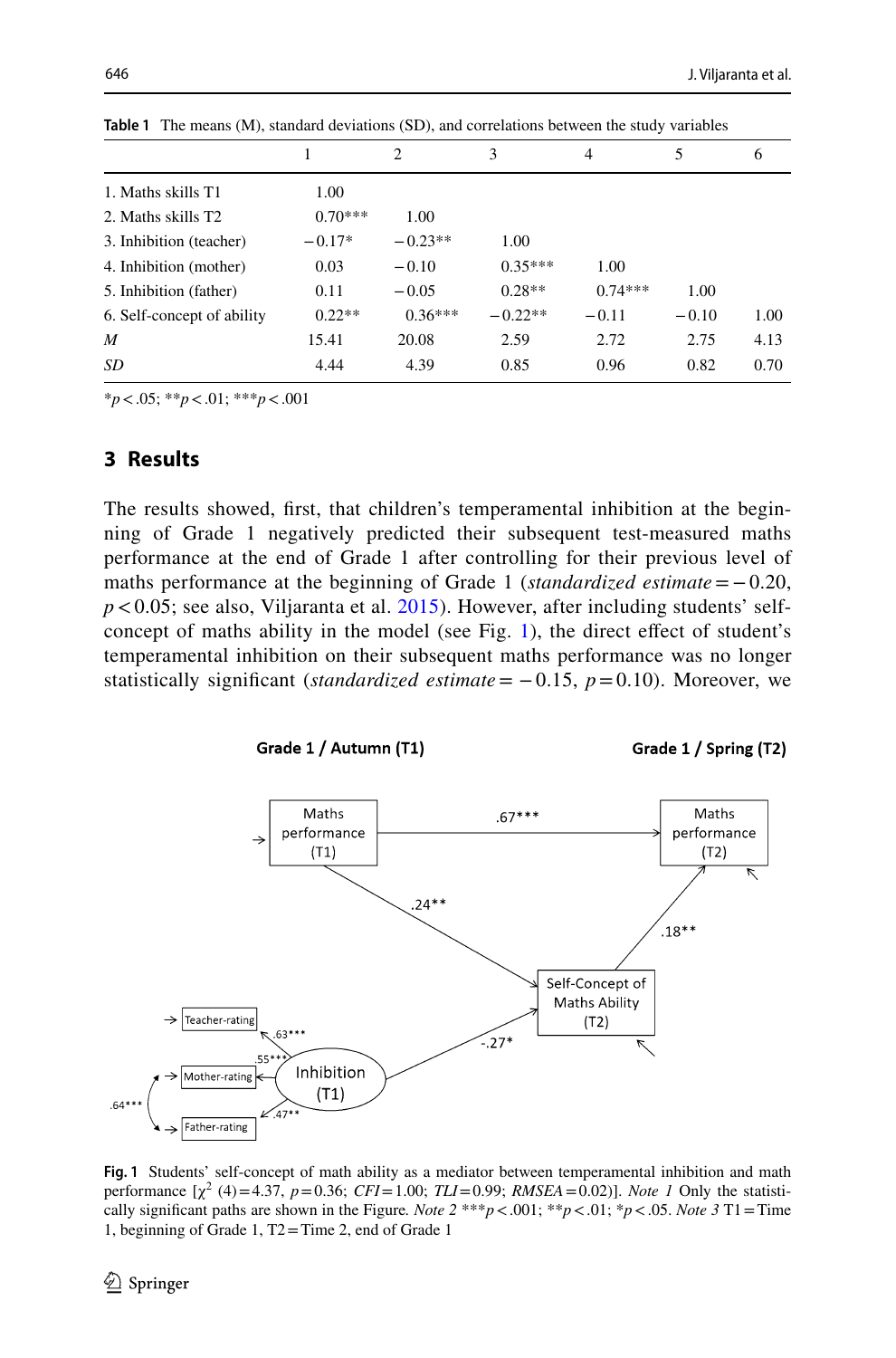found that the indirect path from students' inhibition to their subsequent maths performance via their self-concept of maths ability was statistically signifcant (*standardized indirect estimate* =  $-0.05$ ,  $p < 0.05$ ): the higher the student's level of inhibition, the lower his/her self-concept of maths ability at the end of Grade 1 and, consequently, the lower his/her maths performance, after controlling for the efect of the previous level of maths performance.

## **4 Discussion**

The present study adds to the previous literature on the mechanisms behind the wellknown association between temperamental inhibition and poor maths performance. Our results show that more inhibited students at Grade 1 feel that they are less capable and competent in maths than less inhibited students, and this then contributes to their poorer maths performance.

This fnding is important in two ways. First, it implies that the suggestion that inhibited students don't receive enough instructions or help in classroom because of their shy and cautious behaviour, which then afects to their poorer skill development (Lund 2008; Thomas and Chess 1977), is not the only mechanism explaining the association between temperamental inhibition and poor academic performance. Our fndings suggest that inhibited students really do perceive that they are not able to do maths-related tasks as well as less inhibited students, and this is then refected in their maths performance. It is possible, for example, that more inhibited students compare themselves to less inhibited students in challenging achievement situations, which can cause feelings of inadequacy (Kristal 2005). Inhibited students have also been found to be more sensitive to the environment (Clauss et al. 2014) and therefore may be more vulnerable to negative experiences (Stright et al. 2008) and more prone to external cues that highlight their failures and inabilities.

Second, this result was found among frst-grade students who are just starting their school career. This negative efect of temperamental inhibition on students' self-concept and academic performance at an early stage of schooling is alarming as it is likely to be detrimental to their cumulative skill development. For example, individual diferences in maths performance have been shown to increase across school years, with students who show lower performance continuing to perform more poorly across time compared to students showing higher performance (Aunola et al. 2004).

#### **5 Limitations**

While the present study shows evidence for the important role of self-concept of ability in temperamentally inhibited students' poorer maths skills, there are some important limitations of the study that need to be taken into account when interpreting the results. First, the sample for the present study was relatively small, and further research with larger samples and in diferent educational contexts is needed. Second, the reliability of the self-concept measures was relatively poor. One factor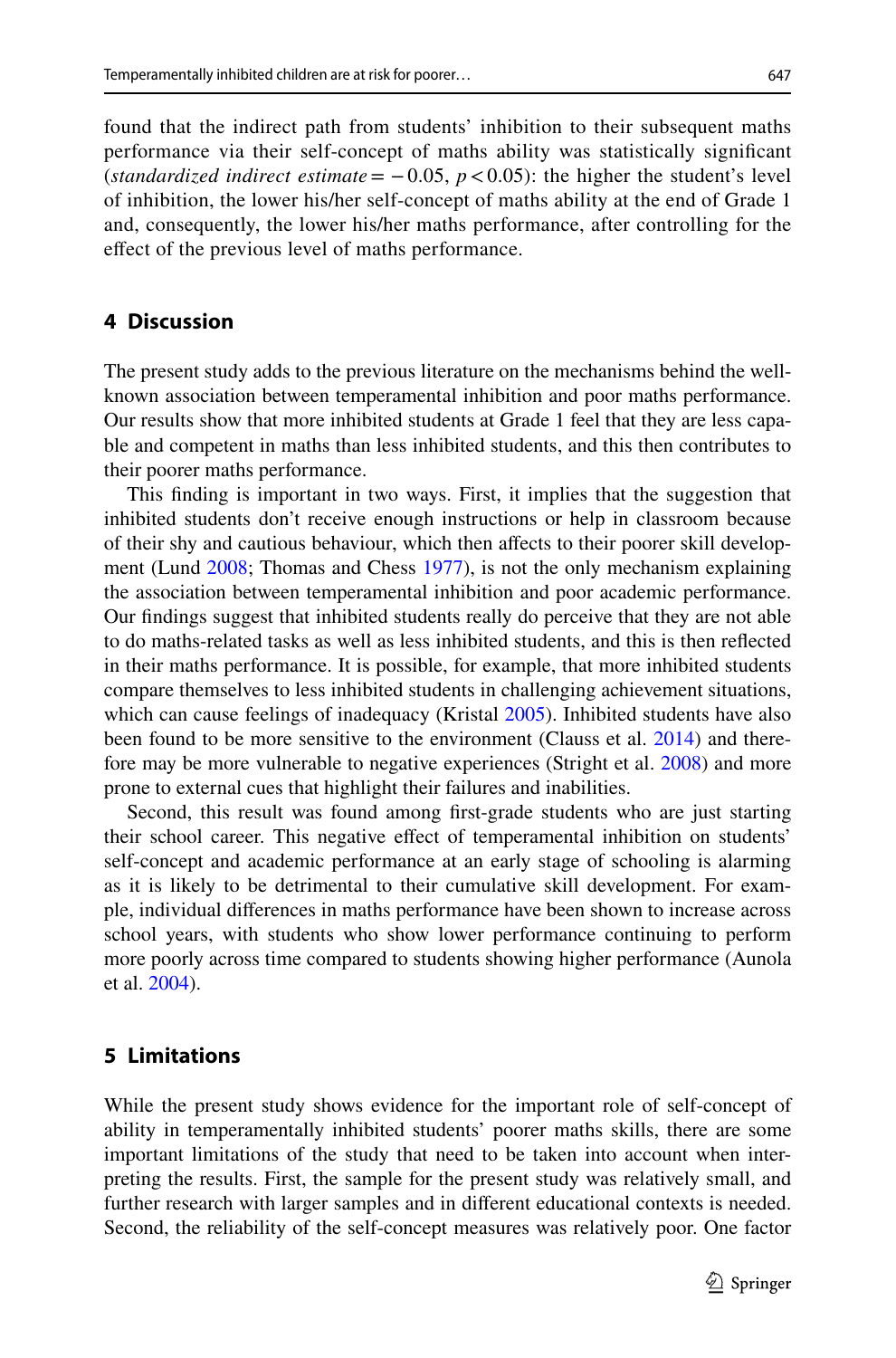that may have declined the reliability in the present study was the small number of items measuring each construct (see Wells and Wollack 2003). Finally, there were only two measurement points in the study, which limits the possibility of examining the causal relationships between self-concept of ability and maths skills. In addition, the self-concept of ability was measured only once. Studies with more measurement points and longer follow-ups are needed to examine how inhibited students' understanding of their skills actually develops in the classroom over a longer period. By doing that, it would be possible to gain a deeper understanding of the developmental processes between temperamental inhibition, children's self-evaluative judgments, and maths performance.

# **6 Conclusions**

Overall, teachers and other practitioners should be aware of the possibility that temperamentally inhibited children may feel they are less competent in mathematics than children who are less inhibited and this, indeed, may then lead to slower skill development. It would be important to support temperamentally inhibited children not only by concentrating on enhancing their math skills but also promoting positive views of their competencies and abilities. To do that, it is important to be aware of children's individual strengths and needs in order to provide each child optimal challenges with possibilities to succeed and get positive feedback and, via that, possibilities to develop and maintain positive self-concept of ability. Further research is needed to examine the extent to which inhibited students have problems in their interactions with teachers and to what extent are these students especially sensitive to external cues relating to their actual performance level, in order to better understand the mechanisms behind the association between temperamental inhibition and their self-concept and math skills.

**Acknowledgements** Open access funding provided by University of Eastern Finland (UEF) including Kuopio University Hospital. This study was funded by grants from the Academy of Finland for the frst author (No. 316852), the second author (No. 7119742), and the third author (No. 297520), by grant from Jacobs Foundation for the second author, and by funding for the third author from the KONE Foundation.

#### **Compliance with ethical standards**

**Confict of interest** The authors declare that they have no confict of interest.

**Open Access** This article is licensed under a Creative Commons Attribution 4.0 International License, which permits use, sharing, adaptation, distribution and reproduction in any medium or format, as long as you give appropriate credit to the original author(s) and the source, provide a link to the Creative Commons licence, and indicate if changes were made. The images or other third party material in this article are included in the article's Creative Commons licence, unless indicated otherwise in a credit line to the material. If material is not included in the article's Creative Commons licence and your intended use is not permitted by statutory regulation or exceeds the permitted use, you will need to obtain permission directly from the copyright holder. To view a copy of this licence, visit [http://creativecommons.org/licen](http://creativecommons.org/licenses/by/4.0/) [ses/by/4.0/](http://creativecommons.org/licenses/by/4.0/).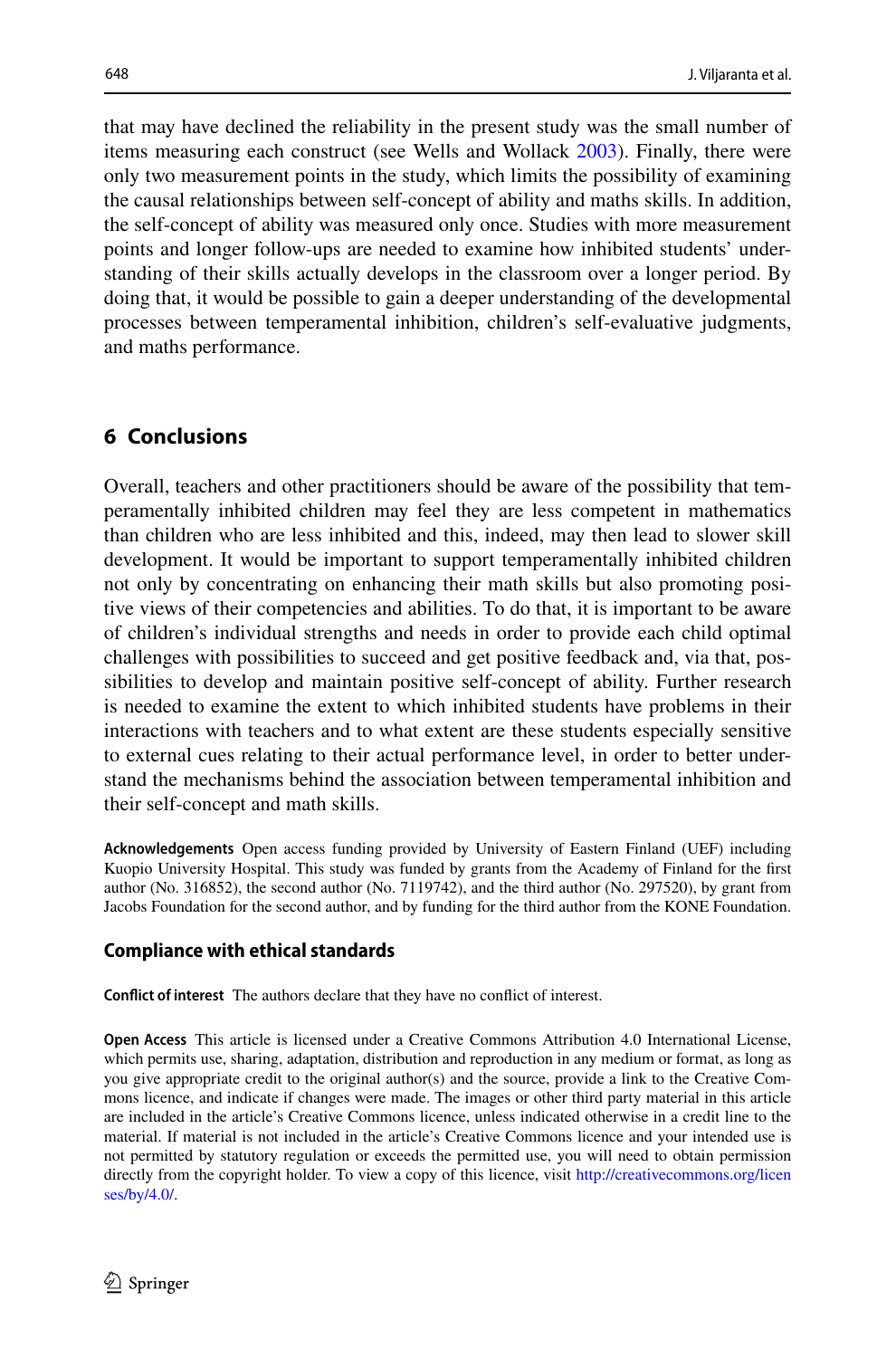#### **References**

- Aunola, K., Leskinen, E., Lerkkanen, M.-K., & Nurmi, J.-E. (2004). Developmental dynamics of math performance from preschool to grade 2. *Journal of Educational Psychology, 96*, 699–713. [https://](https://doi.org/10.1037/0022-0663.96.4.699) [doi.org/10.1037/0022-0663.96.4.699.](https://doi.org/10.1037/0022-0663.96.4.699)
- Aunola, K., Viljaranta, J., & Nurmi, J.-E. (2006–2009). *Parents, teachers and children's learning (LIGHT)-study*. Jyväskylä, Finland: University of Jyväskylä.
- Bentler, P. M. (1990). Comparative ft index in structural models. *Psychological Bulletin, 107*, 238–246. <https://doi.org/10.1037/0033-2909.107.2.238>.
- Buchanan, T. K., Burts, D. C., Bidner, J., White, V. F., & Charlesworth, R. (1998). Predictors of the developmental appropriateness of the beliefs and practices of frst, second, and third grade teachers. *Early Childhood Research Quarterly, 13*, 459–483. [https://doi.org/10.1016/S0885-2006\(99\)80052-0.](https://doi.org/10.1016/S0885-2006(99)80052-0)
- Bulotsky-Shearer, R. J., Bell, E. R., Romero, S. L., & Carter, T. M. (2012). Preschool interactive peer play mediates problem behavior and learning for low-income children. *Journal of Applied Developmental Psychology, 33*, 53–65.<https://doi.org/10.1016/j.appdev.2011.09.003>.
- Clauss, J. A., Seay, A. L., VanDerKlok, R. M., Avery, S. N., Cao, A., Cowan, R. L., et al. (2014). Structural and functional bases of inhibited temperament. *Social Cognitive and Afective Neuroscience, 9*, 2049– 2058.<https://doi.org/10.1093/scan/nsu019>.
- Coplan, R. J., Prakash, K., O'Neil, K., & Armer, M. (2004). Do you 'want' to play? Distinguishing between conficted-shyness and social disinterest in early childhood. *Developmental Psychology, 40*, 244–258. <https://doi.org/10.1037/0012-1649.40.2.244>.
- Crozier, W. (1995). Shyness and self-esteem in middle childhood. *British Journal of Educational Psychology, 65*, 85–95. [https://doi.org/10.1111/j.2044-8279.1995.tb01133.x.](https://doi.org/10.1111/j.2044-8279.1995.tb01133.x)
- Crozier, W. R., & Hostettler, K. (2003). The infuence of shyness on children's test performance. *British Journal of Educational Psychology, 73*, 317–328. <https://doi.org/10.1348/000709903322275858>.
- Dobbs, J., Doctoroff, G. L., Fisher, P. H., & Arnold, D. H. (2006). The association between preschool children's socio-emotional functioning and their mathematical skills. *Journal of Applied Developmental Psychology, 27*, 97–108. [https://doi.org/10.1016/j.appdev.2005.12.008.](https://doi.org/10.1016/j.appdev.2005.12.008)
- Dyson, M. W., Klein, D. N., Olino, T. M., Dougherty, L. R., & Durbin, C. E. (2011). Social and non-social behavioral inhibition in preschool-age children: Diferential associations with parent reports of temperament and anxiety. *Child Psychiatry and Human Development, 42*, 390–405. [https://doi.org/10.1007/](https://doi.org/10.1007/s10578-011-0225-6) [s10578-011-0225-6](https://doi.org/10.1007/s10578-011-0225-6).
- Eccles, J. S., Adler, T. F., Futterman, R., Gof, S. B., Kaczala, C. M., Meece, J. L., et al. (1983). Expectancies, values, and academic behaviors. In J. T. Spence (Ed.), *Achievement and achievement motivation* (pp. 75–146). San Francisco, CA: W.H. Freeman.
- Feng, X., Shaw, D. S., Kovacs, M., Lane, T., O'Rourke, F. E., & Alarcon, J. H. (2008). Emotion regulation in preschoolers: The roles of behavioral inhibition, maternal afective behavior, and maternal depression. *Journal of Child Psychology and Psychiatry, 49*, 132–141. [https://doi.org/10.111](https://doi.org/10.1111/j.1469-7610.2007.01828.x) [1/j.1469-7610.2007.01828.x](https://doi.org/10.1111/j.1469-7610.2007.01828.x).
- Guerin, D. W., Gottfried, A. W., Oliver, P. H., & Thomas, C. W. (2003). *Temperament: Infancy through adolescence. The Fullerton longitudinal study*. New York, NY: Kluwer Academic/Plenum Publishers.
- Hirvonen, R., Aunola, K., Alatupa, S., Viljaranta, J., & Nurmi, J.-E. (2013). The role of temperament in children's afective and behavioral responses in achievement situations. *Learning and Instruction, 27*, 21–30.<https://doi.org/10.1016/j.learninstruc.2013.02.005>.
- Hughes, K., & Coplan, R. J. (2010). Exploring processes linking shyness and academic achievement in childhood. *School Psychology Quarterly, 25*, 213. [https://doi.org/10.1037/a0022070.](https://doi.org/10.1037/a0022070)
- Ikäheimo, H. (1996). Matematiikan keskeisten käsitteiden diagnostiikka. *[Diagnostic Test for Basic Mathematical Concepts]*. Helsinki, Finland: Opperi.
- Keogh, B. K. (1986). Temperament and schooling: Meaning of "goodness of ft"? In J. V. Lerner & R. M. Lerner (Eds.), *Temperament and social interaction in infants and children* (pp. 89–108). San Francisco: Jossey-Bass.
- Keogh, B. K. (1994). Temperament and teachers' views of teachability. In W. B. Carey & S. C. McDevitt (Eds.), *Prevention and early intervention: Individual diferences as risk factors for the mental health of children* (pp. 246–254). New York: Brunner/Mazel.
- Kristal, J. (2005). *The temperament perspective. Working with children's behavioral styles*. Baltimore: Paul H. Brookes Publishing Co.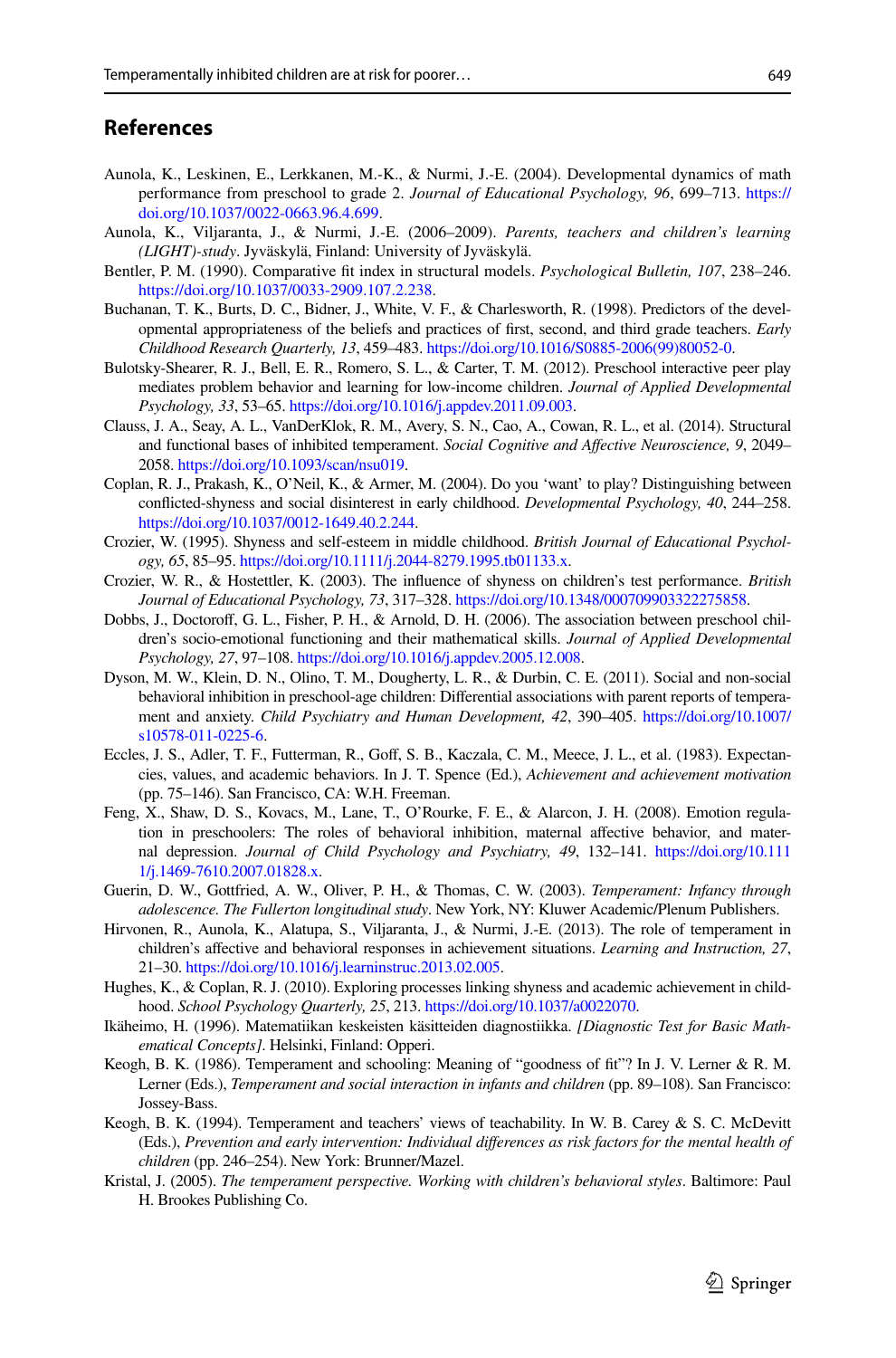- Lund, I. (2008). 'I just sit there': Shyness as an emotional and behavioural problem in school. *Journal of Research in Special Educational Needs, 8*, 78–87.<https://doi.org/10.1111/j.1471-3802.2008.00105.x>.
- Martin, R. P. (1989). Activity level, distractibility and persistence: Critical characteristics in early schooling. In G. A. Kohnstamm, J. E. Bates, & M. K. Rothbart (Eds.), *Temperament in childhood* (pp. 451–462). West Sussex, England: Wiley.
- Martin, R. P. (1992). Child temperament efects on special education: Process and outcomes. *Exceptionality, 3*, 99–115. [https://doi.org/10.1080/09362839209524800.](https://doi.org/10.1080/09362839209524800)
- Martin, R. P., & Bridger, R. C. (1999). *The temperament assessment battery for children-revised: A tool for the assessment of temperamental traits and types of young children*. Unpublished manual.
- Mullola, S., Ravaja, N., Lipsanen, J., Hirstiö-Snellman, P., Alatupa, S., & Keltikangas-Järvinen, L. (2010). Teacher-perceived temperament and educational competence as predictors of school grades. *Learning and Individual Diferences, 20*, 209–214. [https://doi.org/10.1016/j.lindif.2010.01.008.](https://doi.org/10.1016/j.lindif.2010.01.008)
- Muthén, L. K., & Muthén, B. O. (1998–2016). *Mplus user's guide*. Los Angeles, CA: Muthén & Muthén.
- Nurmi, J.-E. (2012). Students' characteristics and teacher–child relationships in instruction: A meta-analysis. *Educational Research Review, 7*, 177–197.<https://doi.org/10.1016/j.edurev.2012.03.001>.
- Pekrun, R., Goetz, T., Titz, W., & Perry, R. P. (2002). Academic emotions in students' self-regulated learning and achievement: A program of qualitative and quantitative research. *Educational Psychologist, 37*, 91–105. [https://doi.org/10.1207/S15326985EP3702\\_4.](https://doi.org/10.1207/S15326985EP3702_4)
- Rubin, K. H., Burgess, K. B., & Coplan, R. J. (2002). *Social withdrawal and shyness*. Malden, MA: Blackwell.
- Rubin, K. H., Coplan, R. J., & Bowker, J. C. (2009). Social withdrawal in childhood. *Annual Review of Psychology, 60*, 141–171. <https://doi.org/10.1146/annurev.psych.60.110707.163642>.
- Saarni, C., Mumme, D. L., & Campos, J. J. (1998). Emotional development: Action, communication, and understanding. In W. Damon (Series Ed.) & N. Eisenberg (Vol. Ed.), *Handbook of child psychology: Vol. 3. Social, emotional, personality development* (pp. 237–309). New York, NY: Wiley.
- Stright, A. D., Gallagher, K. C., & Kelley, K. (2008). Infant temperament moderates relations between maternal parenting in early childhood and children's adjustment in frst grade. *Child Development, 79*, 186– 200.<https://doi.org/10.1111/j.1467-8624.2007.01119.x>.
- Thijs, J. T., Koomen, H. M. Y., & Van Der Leij, A. (2006). Teachers' self-reported pedagogical practices toward socially inhibited, hyperactive, and average children. *Psychology in the Schools, 43*, 635–651. <https://doi.org/10.1002/pits.20171>.
- Thomas, A., & Chess, S. (1977). *Temperament and development*. New York, NY: Brunner/Maze.
- Viljaranta, J., Aunola, K., Mullola, S., Virkkala, J., Hirvonen, R., Pakarinen, E., et al. (2015). Children's temperament and academic skill development during the frst grade: Teachers' interaction styles as mediators. *Child Development, 86*, 1191–1209.<https://doi.org/10.1111/cdev.12379>.
- Wells, S. C., & Wollack, J. A. (2003). *An instructor's guide to understanding test reliability*. Testing & Evaluation Services publication, University of Wisconsin. <https://testing.wisc.edu/Reliability.pdf>. Accessed 25 Mar 2020.
- Wigfeld, A., Harold, R. D., Freedman-Doan, C., Eccles, J. S., Suk Yoon, K., Arbreton, A. J. A., et al. (1997). Change in children's competence beliefs and subjective task values across the elementary school years: A 3-year study. *Journal of Educational Psychology, 89*, 451–469. [https://doi.](https://doi.org/10.1037/0022-0663.89.3.451) [org/10.1037/0022-0663.89.3.451](https://doi.org/10.1037/0022-0663.89.3.451).

**Publisher's Note** Springer Nature remains neutral with regard to jurisdictional claims in published maps and institutional afliations.

**Jaana Viljaranta** is an associate professor and Academy research fellow (The Academy of Finland) at the School of educational sciences and psychology, University of Eastern Finland, Finland. Her research interests include learning and motivation at diferent phases of educational pathways.

**Kaisa Aunola** is a professor of psychology at the Department of Psychology, University of Jyväskylä, Finland. Her research interests include learning, motivation, and family environment.

**Sari Mullola** is a Post-Doctoral Research Fellow (The Academy of Finland) at Columbia University Teachers College, New York, NY, USA and at the Department of Education, Faculty of Educational